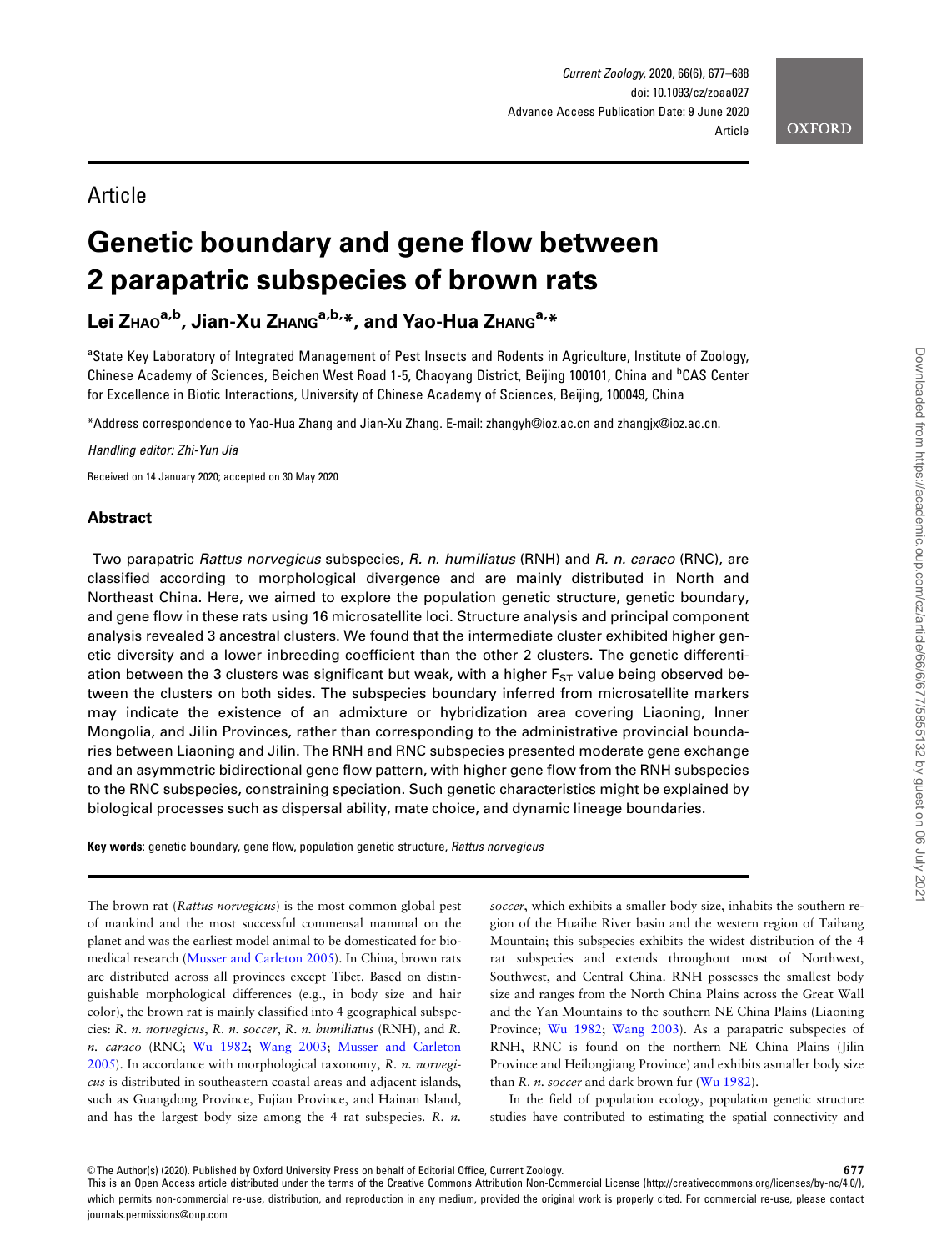temporal stability of populations or species ([Abdelkrim et al. 2005](#page-10-0); [Brouat et al. 2007](#page-10-0)). Population genetic structures have been extensively investigated in rodents; for example, genetic structure analysis revealed that the house mouse subspecies include Mus musculus domesticus (Mmd), M. m. musculus (Mmm), and M. m. castaneus, representing 3 evolutionary units [\(Schulte-Hostedde et al. 2001](#page-11-0); [Duvaux et al. 2011;](#page-10-0) [Varudkar and Ramakrishnan 2015](#page-11-0)). In brown rats, global population genetic structures have also been analyzed on large geographical scales [\(Ness et al. 2012](#page-11-0); [Deinum et al. 2015](#page-10-0); [Puckett 2016\)](#page-11-0). Comparative genome analysis of global rat populations provided insights into the migration and geographical origin of wild brown rats [\(Zeng et al. 2017](#page-11-0); [Puckett and Munshi-South 2019\)](#page-11-0). [Teng](#page-11-0) [et al. \(2017\)](#page-11-0) used whole-genome SNP data to estimate the genetic divergence among wild rat populations across almost all of China and compared the genomic relationship with R. nitidus, a sister species [\(Teng et al. 2017](#page-11-0)). Emerging studies have evaluated the complex genetic structures and gene flow patterns associated with heterogeneous urban landscapes at a fine spatial scale in brown rats ([Kajdacsi et al.](#page-11-0) [2013;](#page-11-0) [Ortiz et al. 2017](#page-11-0); [Combs et al. 2018](#page-10-0)). However, we still lack investigatory studies of fine-scale geographical genetic structure across populations of brown rats in nature.

Microsatellite loci are a type of nucleotide marker that is used as a valuable and efficient molecular tool for estimating the dispersal behavior, genetic structure, and gene flow of pest populations [\(Abdelkrim et al. 2005](#page-10-0); [Gilabert et al. 2007](#page-10-0); [Russell et al. 2009](#page-11-0); [Abdelkrim et al. 2010;](#page-10-0) [Kajdacsi et al. 2013\)](#page-11-0). During differentiation, the inference and estimation of gene flow can convey important information about isolation and speciation ([Duvaux et al. 2011\)](#page-10-0). Mmd and Mmm, 2 parapatric subspecies of mice in Europe, were shown to form a hybrid zone after secondary contact and to exhibit asymmetric gene flow (significant gene flow from Mmd into Mmm but no gene flow into Mmd) and intermediate levels of reproductive isolation by using autosomal markers [\(Christophe and Baudoin 1998](#page-10-0); [Smadja and](#page-11-0) [Ganem 2002;](#page-11-0) [Geraldes et al. 2008](#page-10-0); [Teeter et al. 2008](#page-11-0); [Duvaux et al.](#page-10-0) [2011\)](#page-10-0). In the current work, 16 autosomal microsatellite markers that were screened and identified in brown rats were used to investigate the fine-scale genetic substructure between 2 parapatric rat subspecies, RNH and RNC, and to infer their genetic diversity, genetic differentiation, genetic boundary, gene flow pattern and possible hybridization.

### Materials and Methods

#### Sampling

The distribution ranges of the 4 rat subspecies are presented in [Figure 1](#page-2-0). For population genetic analysis, 64 wild brown rats from 24 sites [\(Figure 2](#page-3-0)) were sampled by using snap traps in settlements and farms on both sides of highways. All rats were trapped alongside approximated expressway lines with parallel railway lines from Harbin City in Heilongjiang Province southwestward to the southern suburb of the Beijing Municipality, which resulted from their commensal features (migrated mainly by virtue of human transportation lines). The sampling range passed through large cities such as Changchun and Siping in Jilin Province, Tieling, Jinzhou, and Huludao in Liaoning Province, Qinhuangdao, and Tangshan in Hebei Province and the Tianjin Municipality. Detailed sampling information is listed in [Table 1](#page-4-0).

#### Genotyping

The phenol–chloroform method was employed to isolate genomic DNA [\(Liu et al. 2011](#page-11-0)). Lysis buffer 400 µL (20 mM Tris-HCl, 5 mM EDTA, 400 mM NaCl, 1% SDS [m/V], 200 µg/mL proteinase K,  $pH = 8.0$ ) was mixed with each DNA sample (0.5 cm tail tissue) in a 1.5 mL centrifuge tube and kept in a  $55^{\circ}$ C water bath overnight.

Highly purified DNA was extracted via a series of steps including digestion, decontamination, washing, precipitation, drying, and dissolution and then stored at  $-20^{\circ}$ C until use.  $OD_{260}/OD_{280}$  values were measured to determine the concentration and purity of the DNA in a NanoDrop spectrophotometer (Gene Company Limited, Hongkong, China). Based on high conservation, polymorphism and repeatability, 16 microsatellites were screened, and each forward primer of satisfactory loci was labeled with the HEX, FAM, or TAMRA dye.

All loci but one were amplified using a 20 uL Polymerase Chain Reaction (PCR) system including  $2 \text{ mM } MgCl_2$  ( $25 \text{ mM}$ ), eachdNTP at  $0.15$  mM (2.5 mM each),  $2 \mu L$  of  $10 \times PCR$  Buffer, each of the forward and reverse primers at  $0.4 \mu M$  (10  $\mu$ M), 100 ng genomic DNA, 0.8 U Takara Taq (5 U/µL, Takara, Dalian, China), and sterile water to the final total volume. The D1Wox31 loci was amplified with a 50 µL reaction system (34.75 µL sterile water,  $3 \mu$ L MgCl<sub>2</sub>,  $4 \mu$ L of each dNTP,  $5 \mu L$  of  $10 \times PCR$  Buffer,  $1 \mu L$  of each forward primer and reverse primer, 1 µL DNA [100 ng/µL] and 0.25 µL Takara Taq). The PCR conditions were as follows: 94°C for 5 min; 35 cycles of 94°C for 30 s, Tm (Appendix [Table A1\)](#page-9-0) for 40 s and 72°C for 1 min; and a final step at 72°C for 10 min. The PCR products for all microsatellites were subjected to capillary electrophoresis on anABI 3130 Genetic instrument (Applied Biosystems, Life Technologies, USA). Genotyping was carried out repeatedly at least 3 times (i.e., the error rate of genotyping was <2%) according to GeneMarker software [\(Holland and Parson 2011\)](#page-11-0).

#### Population genetic structure

Prior to any analyses, all satisfactory loci were tested for Hardy– Weinberg equilibrium (HWE) and linkage disequilibrium (LD) in Arlequin 3.5 software [\(Excoffier and Lischer 2010\)](#page-10-0). For the exact Hardy–Weinberg test, we used a Markov chain with 10,000 forecast chain lengths and 10,000 dememorization steps. In pairwise linkage disequilibrium analyses, we performed a permutations test using theExpectation Maximization (EM) algorithm with 10,000 permutations and set a significance level of 0.01. Using the Bayesian approach, we inferred the assignment of R. norvegicus and the pattern of population genetic structure in Structure 2.3 software ([Pritchard et al. 2000](#page-11-0); [Evanno et al. 2005\)](#page-10-0). For K (from 1 to 5) estimation and runs, we set 5 iterations for each K with a burn-in period of 100,000 iterations and 1,000,000 MCMC reps after burn-in. Principal component analysis (PCA) was also used to assess population division, which counted aggregate variables among all brown rats according to the allele frequency datasets.

#### Genetic diversity

The genetic statistics for all loci including allele numbers (Na), observed heterozygosity (Ho), expected heterozygosity (He), and the polymorphic information content (PIC) were calculated using Cervus 3.0 software [\(Kalinowski et al. 2007\)](#page-11-0). Fstat 2.9.3 ([Goudet 1995](#page-10-0)) was employed to calculate gene diversity (Hs), inbreeding coefficient (FIS), and allelic richness (An). Private allelic richness (Ap) was also tested in the Hp-Rare 1.0 program [\(Kalinowski 2004;](#page-11-0) [Kalinowski 2005\)](#page-11-0). To assess genetic differentiation among sampling sites, Arlequin 3.5 was used for pairwise  $F_{ST}$  calculation with 10,000 permutations and a significance level of 0.05. Furthermore, the genetic differentiation pattern was estimated by the isolation-by-distance (IBD) method with the Mantel test in the Arlequin 3.5 and Genepop 4.6 [\(Rousset 2008\)](#page-11-0) programs. That is, we examined the correlation between Euclidean distance and pairwise  $F_{ST}$  matrices with 10,000 permutations number.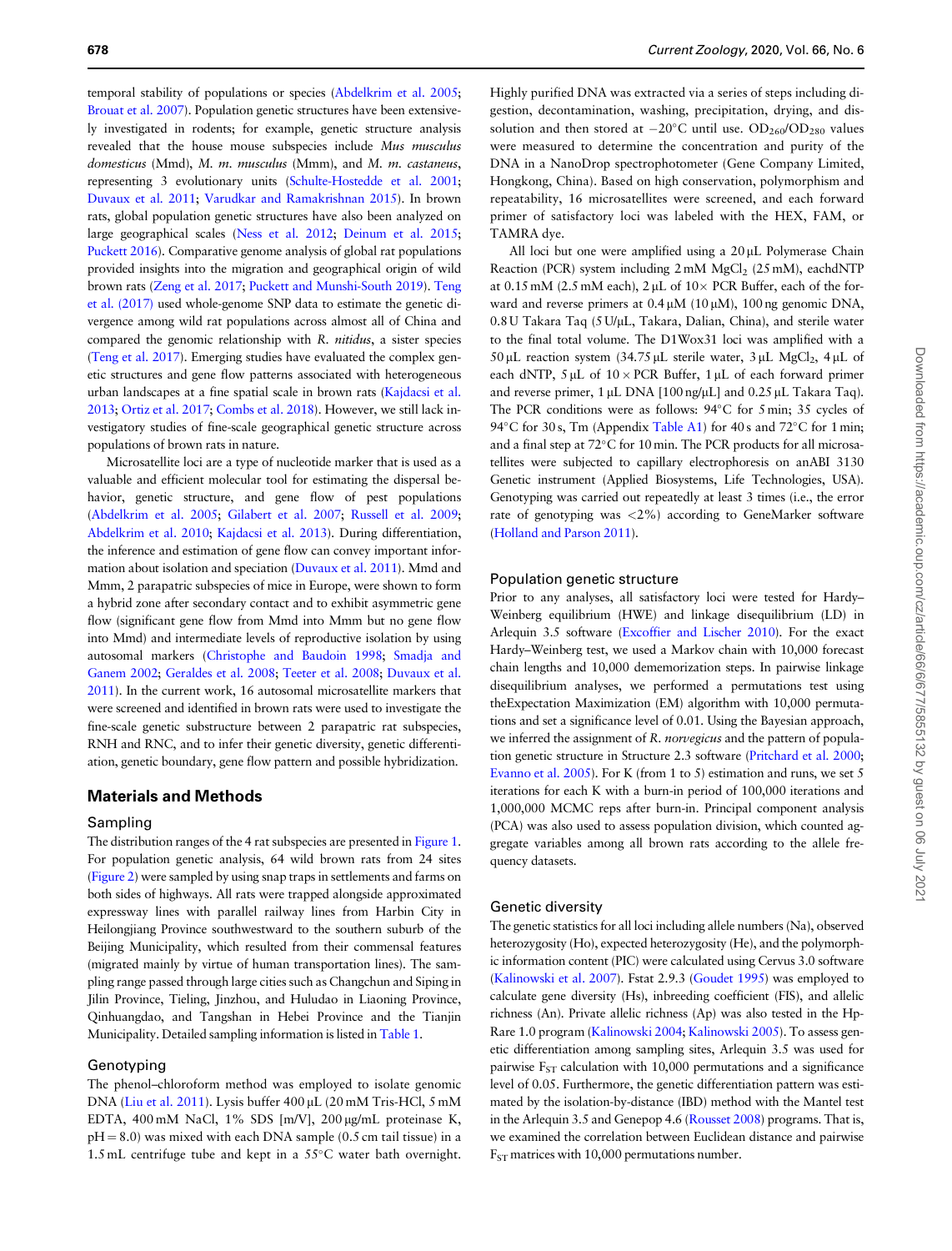<span id="page-2-0"></span>

Figure 1. The distribution ranges of 4 R. norvegicus subspecies in China. Data from [Wu \(1982\)](#page-11-0) and [Wang \(2003\)](#page-11-0). (A) The ranges of R. norvegicus subspecies are indicated by hatching. Purple: R. n. norvegicus; pink: R. n. soccer; green: RNH, yellow: RNC. (B) The sampling ranges of the RNH and RNC subspecies in North China and Northeast China covering Beijing City, Tianjin City, Hebei, Liaoning, Inner Mongolia, Jilin, and Heilongjiang Provinces. The red solid line represents the morphological boundary, and the red dotted line represents the genetic boundary. The base maps are from Standard Map Service website (http:// bzdt.ch.mnr.gov.cn/index.html).

# Hybridization, migration, and gene flow

NewHybrids 1.1 ([Anderson and Thompson 2002](#page-10-0)) was used to assess the categories of pure RNH, backcrosses with RNH, F1 hybrids, F2 hybrids, pure RNC, and backcrosses with RNC based on the assigned posterior probability of each R. norvegicus. For the MCMC chain run, the settings included 100,000 burn-in sweeps and 1,000,000 total sweeps. First-generation migrants were assessed using theUSEPOPINFO option in Structure 2.3. We calculated Q to quantify the proportion of ancestry for each R. norvegicus from RNH or RNC with a migration rate of 0.05. A brown rat was identified as a pure migrant if Qo (its capture site) < Qa (its assignment site). Lh and Lh/Lmax in the Geneclass 2.0 [\(Paetkau et al. 2004\)](#page-11-0) program were also used here to detect first-generation migrants. We computed the likelihood of Lh and Lh/Lmax by using the options of simulated individuals ( $N = 1,000$ ) and Type I error ( $\alpha = 0.01$ ). For gene flow simulations, a basic model of isolation and migration implemented in theIsolation with Migration (IM) program ([Hey and](#page-11-0) [Nielsen 2004](#page-11-0); [Hey 2005](#page-11-0)) was applied to generate marginal posterior probability density estimates for each demographic parameter. We mainly assessed 6 parameters:  $\theta_H$  (theta for the RNH subspecies),  $\theta_C$ (theta for the RNC subspecies),  $\theta_A$  (theta for the ancestral species), t (time of population splitting),  $m<sub>CH</sub>$  (migration rate from RNC to RNH), and  $m_{HC}$  (migration rate from RNH to RNC), using a mutation model of SSM. For the IM analyses, we used 3 different sample sets to estimate the migration rate to guarantee reliable results. The sample sets of 10 individuals (5 from the southwestern distribution of putative RNH and 5 from the northeastern distribution of putative RNC), 41 individuals (20 from the southwestern distribution of putative RNH and 21 from the northeastern distribution of putative RNC), and 64 individuals were considered as 3 representatives for the calculation of gene flow between the putative RNH and RNC

subspecies. Initially, we carried out multiple runs with different random numbers of seeds and long enough runs to ensure mixing and a lowest ESS of not  $<$  50.

#### Isolation by resistance

A causal modeling method was used to estimate the influence of landscape features on gene flow [\(Cushman et al. 2006](#page-10-0); [Cushman et al.](#page-10-0) [2013\)](#page-10-0). Mountain landscapes (i.e., the Yan Mountains and the Great Wall) were hypothesized to have potentially important effects on R. norvegicus, so we modeled landscape resistance as a function of the elevation variable. The landscape resistance value of this variable was assumed and assigned to grid cells with a range of 1 (least resistance to gene flow) to 100 (maximal resistance to gene flow). The generated resistance maps were transformed into resistance distance matrices using 4-neighbor and 8-neighbor connection schemes in the Circuitscape 4.0 program [\(Mcrae et al. 2013](#page-11-0)). Finally, simple Mantel tests and partial Mantel tests between genetic distance and resistance distance were performed in the zt program [\(Bonnet and Van De Peer 2002\)](#page-10-0).

## **Results**

# Pattern of population genetic structure of the RNH and RNC subspecies

A total of 64 rats from 24 sampling sites were successfully genotyped using 16 microsatellite loci. In the HWE test, all these loci showed no significant deviation from HWE at the sampling sites. In addition, between all pairs of loci, there was no significant linkage disequilibrium. This confirmed the availability of our chosen micro-satellite loci, for which the information and references [\(Steen 1999](#page-11-0); [Heiberg 2006;](#page-11-0) [Bryda 2008](#page-10-0)) are listed in detail in Appendix [Table](#page-9-0) [A1.](#page-9-0) Bayesian clustering analyses determined the ancestry of each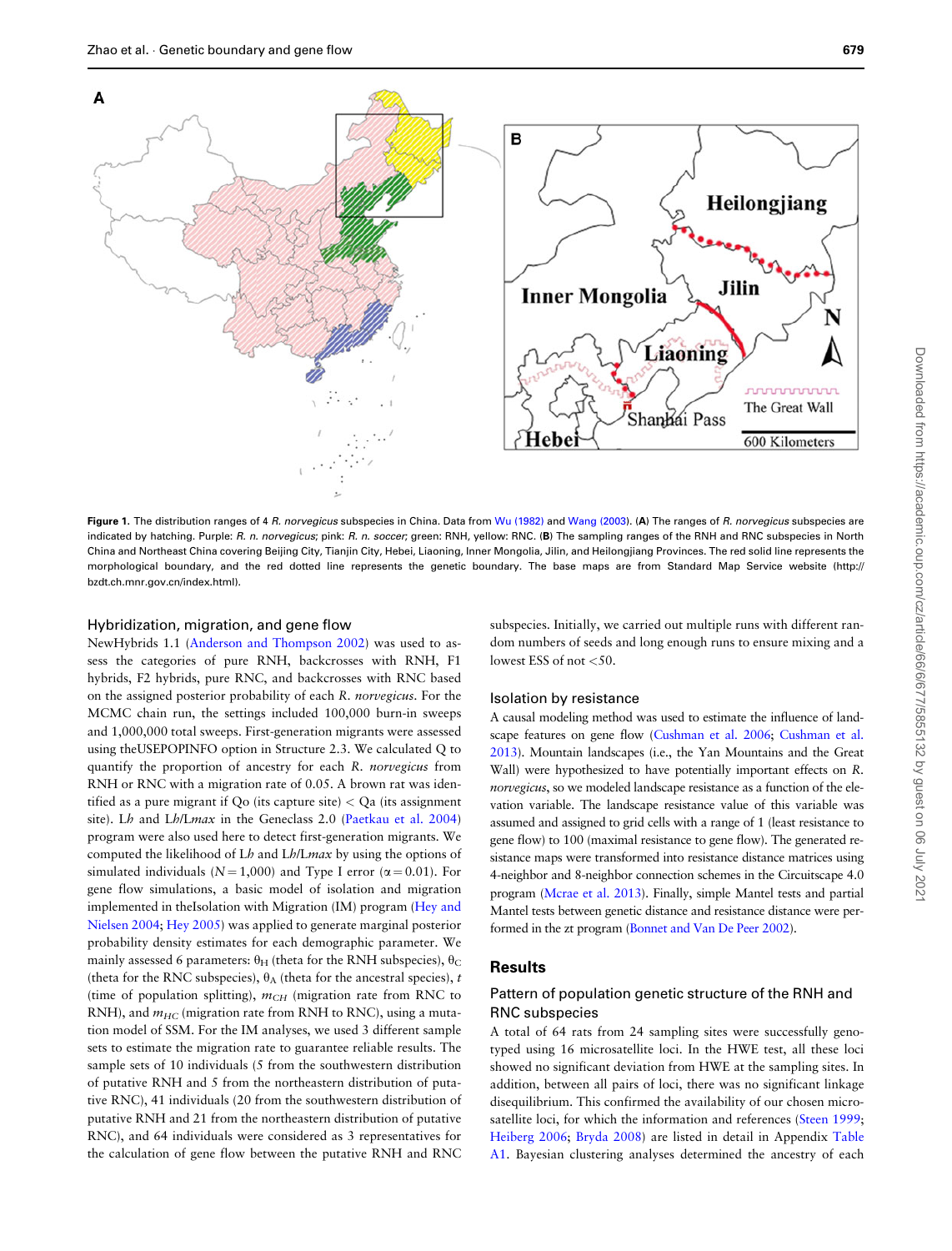<span id="page-3-0"></span>

Figure 2. Sampling sites and population genetic structure of RNH and RNC across geographical gradients from the Beijing Municipality to Harbin City were determined. (A) Bayesian clustering analyses identified 2, 3, or 4 ancestral populations of R. norvegicus. Each vertical bar represents an R. norvegicus individual. (B) Sampling included 24 sites in Zhuozhou (ZZ), Beijing (BJ), Fangshan (FS), Daxing (DX), Tianjin (TJ), Nankou (NK), Xiaotangshan (XTS), Fengrun (FR), Xinglong (XL), Qinhuangdao (QHD), Xingcheng (XC), Linghai (LH), Heishan (HS), Tieling (TIL), Kaiyuan (KY), Changtu (CT), Tongliao (TL), Shuangliao (SL), Lishu (LS), Gongzhuling (GZL), Changchun (CC), Dehui (DH), Songyuan (SY), and Harbin (HRB) and 64 individuals. Green and yellow represent 2 different clusters. The sizes of the circles (from small to large) represent the sampling size (from 1 to 5) at each sampling site. The base map is from Standard Map Service website (http:// bzdt.ch.mnr.gov.cn/index.html).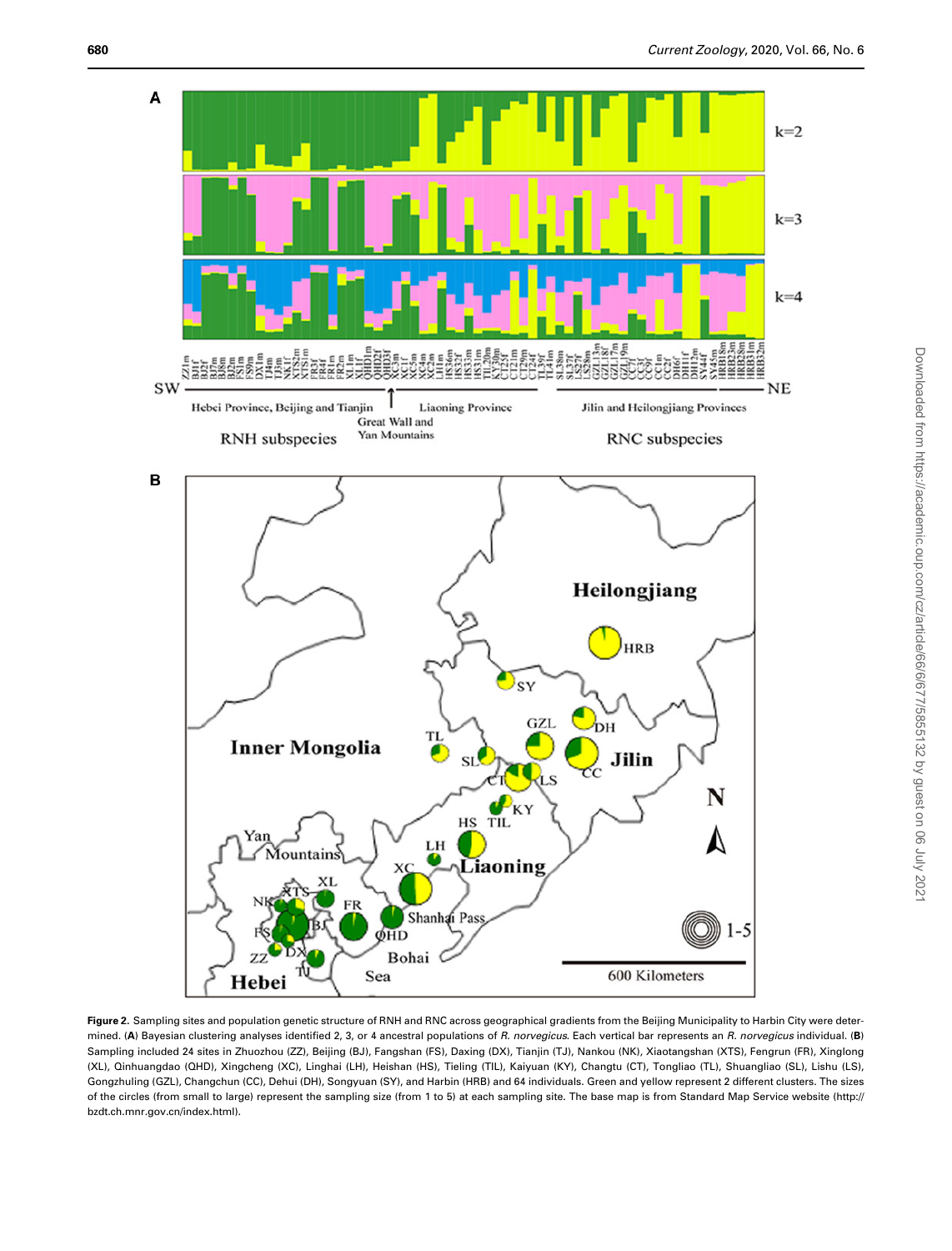<span id="page-4-0"></span>

| Site       | N              | East longitude | Northern latitude | Altitude (m) | Area                     |
|------------|----------------|----------------|-------------------|--------------|--------------------------|
| ZZ         | $\mathbf{1}$   | 115.98         | 39.43             | 40           | Zhuozhou, Hebei          |
| ВJ         | 5              | 116.41         | 39.91             | 60           | Beijing                  |
| FS         | 2              | 116.15         | 39.75             | 50           | Fangshan, Beijing        |
| DX         |                | 116.25         | 39.68             | 38           | Daxing, Beijing          |
| <b>TJ</b>  | 2              | 117.21         | 39.09             | 4            | Tianjin                  |
| NK         | 1              | 116.15         | 40.23             | 93           | Changping, Beijing       |
| <b>XTS</b> | 2              | 116.48         | 40.16             | 39           | Changping, Beijing       |
| <b>FR</b>  | 4              | 118.20         | 39.83             | 51           | Tangshan, Hebei          |
| XL         | $\overline{2}$ | 117.51         | 40.42             | 588          | Chengde, Hebei           |
| QHD        | 3              | 119.63         | 40.04             | 149          | Qinhuangdao, Hebei       |
| ХC         | 5              | 120.42         | 40.37             | 31           | Huludao, Liaoning        |
| LH         |                | 121.26         | 41.13             | 118          | Jinzhou, Liaoning        |
| <b>HS</b>  | 4              | 122.20         | 41.56             | 12           | Jinzhou, Liaoning        |
| TIL        | 1              | 123.85         | 42.30             | 72           | Tieling, Liaoning        |
| KY         |                | 124.05         | 42.48             | 88           | Tieling, Liaoning        |
| CT         | 4              | 124.25         | 42.99             | 147          | Tieling, Liaoning        |
| TL         | 2              | 122.29         | 43.63             | 177          | Tongliao, Inner Mongolia |
| SL         | $\overline{2}$ | 123.49         | 43.52             | 117          | Siping, Jilin            |
| LS         | $\overline{2}$ | 124.61         | 43.10             | 369          | Siping, Jilin            |
| GZL        | 4              | 124.89         | 43.55             | 226          | Siping, Jilin            |
| CC         | 5              | 125.55         | 43.87             | 269          | Changchun, Jilin         |
| DH         | 3              | 125.71         | 44.43             | 172          | Changchun, Jilin         |
| SY         | 2              | 124.39         | 45.26             | 126          | Songyuan, Jilin          |
| HRB        | 5              | 126.54         | 45.81             | 119          | Harbin, Heilongjiang     |

The number of samples at each site is expressed as N. Specific geographical coordinates where the samples were collected, including the east longitude and Northern latitude and altitude (m) are shown. Sampling cities and provinces are provided in the last column.

brown rat from the ancestral populations defined by K. When  $K = 2$ , all sampled brown rats were divided into 2 ancestral populations. One cluster, colored green, included 27 individuals, which represented rat populations from the Beijing Municipality (DX1m and XTS1m were excluded owing to a membership proportion of  $0.65 \sim 0.80$ ), the Tianjin Municipality, Hebei Province, Liaoning Province (4 individuals), and Jilin Province (2 individuals). The other cluster, colored yellow, included rats from the Harbin population in Heilongjiang Province, Jilin Province (11 individuals), Inner Mongolia (1 individual), and Liaoning Province (7 individuals) [\(Figure 2A](#page-3-0)). The remaining 13 rats from Beijing (2 individuals), Liaoning Province (5 individuals), Inner Mongolia (1 individual), and Jilin Province (5 individuals) might have been derived from these 2 ancestral clusters. When  $K = 3$ , the green cluster grouped 12 individuals from the populations of Beijing (5 rats), Hebei (5 rats), and Liaoning (2 rats). The yellow cluster grouped 2 rats from Liaoning and 7 rats from the Jilin and Harbin populations (5 rats). The pink cluster (i.e., the intermediate cluster) grouped 18 rats from Beijing (3 individuals), Tianjin (2 individuals), Hebei (4 individuals), Liaoning (6 individuals), and Jilin (3 individuals). The remaining individuals were composed of 2 or 3 ancestral clusters. When  $K = 4$ , 11 rats belonged to the green cluster, and 5 rats belonged to the yellow cluster. No individuals exhibited a membership proportion  $\geq$ 0.80 related to belonging to the pink cluster or the blue cluster. The Evanno method in Structure Harvester determined  $K = 3$  to be the optimal K-value. In northern and northeastern China, R. norvegicus was considered to be divided into 3 ancestral populations.

In the genetic structure analyses, we also assessed the membership proportion of each sampling site of the RNH and RNC subspecies [\(Figure 2B](#page-3-0)). Along the geographical gradients, we found a steep transition southwest of Liaoning Province, where R. norvegicus individuals showed an approximately equal probability of belonging



Figure 3. PCA of R. norvegicus from the Beijing Municipality to Harbin City was performed based on allele frequencies. Each R. norvegicus is represented by a dot, and 7 populations (BJ, Beijing; HB, Hebei; HRB, Harbin; JL, Jilin, LN, Liaoning; TJ, Tianjin; TL, Tongliao) are shown.

to the RNH subspecies or RNC subspecies. In dimension reduction analyses for the RNH and RNC subspecies, we extracted 2 principal components, which accounted for total variance of 45.85% (Figure 3). The Beijing population was grouped together, and individuals from Tianjin and the Harbin population were grouped together, respectively. In the Hebei population, FR1m, QHD1m, and QHD2f were clustered with the Tianjin rats, FR4f was clustered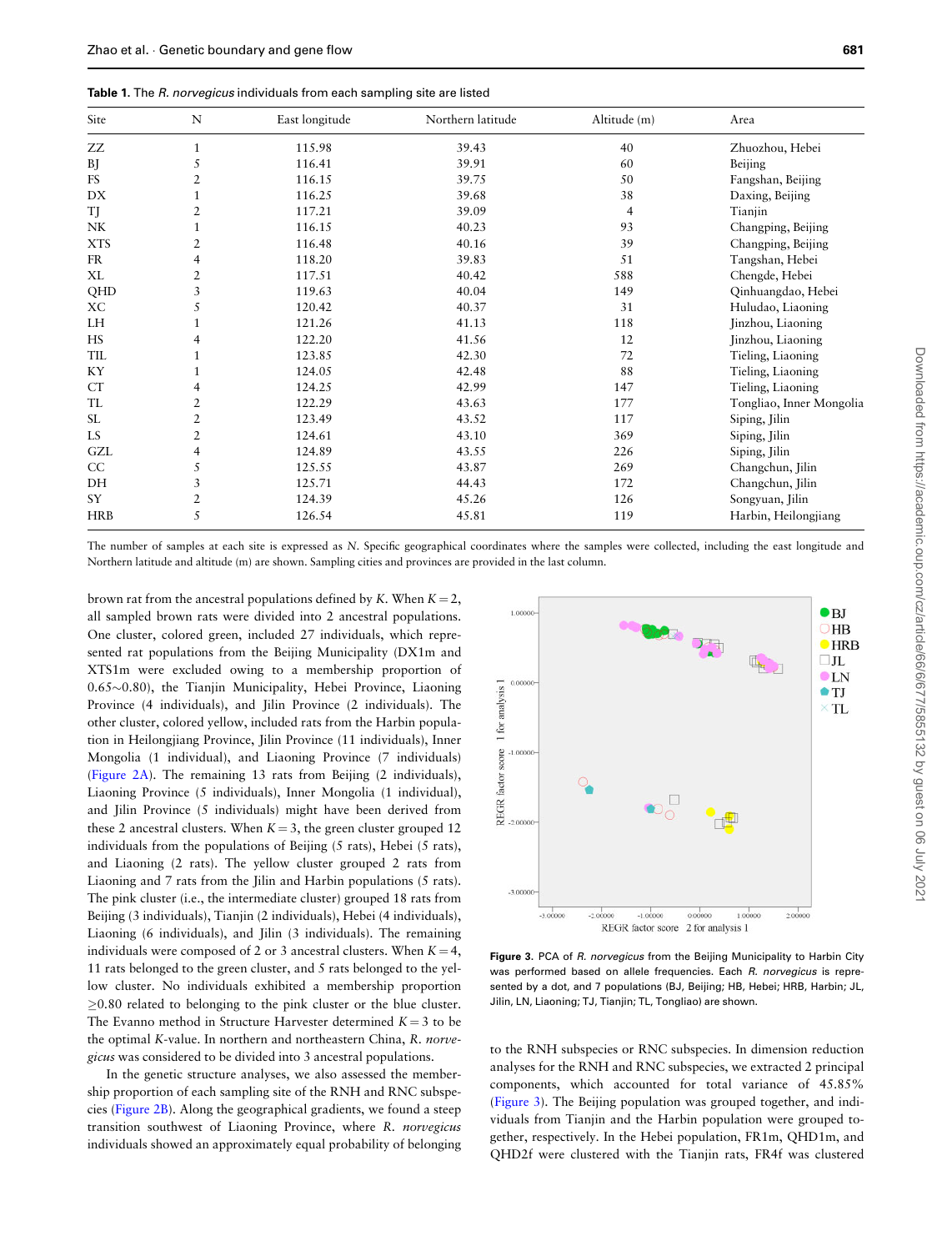| Parameter                    | Green cluster (mean $\pm SD$ ) | Pink cluster (mean $\pm$ SD) | Yellow cluster (mean $\pm SD$ ) |
|------------------------------|--------------------------------|------------------------------|---------------------------------|
| Sample size $(n)$            | 12                             | 18                           | 14                              |
| Ho                           | $0.567 \pm 0.251$              | $0.677 \pm 0.199$            | $0.575 \pm 0.207$               |
| He                           | $0.745 \pm 0.213$              | $0.800 \pm 0.177$            | $0.738 \pm 0.177$               |
| Mean PIC                     | $0.683 \pm 0.201$              | $0.755 \pm 0.147$            | $0.676 \pm 0.180$               |
| Hs                           | $0.754 \pm 0.217$              | $0.804 \pm 0.150$            | $0.745 \pm 0.180$               |
| Mean numbers of alleles (Na) | $6.313 \pm 2.182$              | $8.750 \pm 3.194$            | $6.250 \pm 2.049$               |
| An                           | $6.203 \pm 2.121$              | $7.508 \pm 2.394$            | $5.898 \pm 1.896$               |
| Ap                           | $1.162 \pm 0.830$              | $1.596 \pm 1.140$            | $0.987 \pm 0.997$               |
| <b>FIS</b>                   | $0.237 \pm 0.276$              | $0.145 \pm 0.211$            | $0.227 \pm 0.215$               |
|                              |                                |                              |                                 |

<span id="page-5-0"></span>Table 2. Genetic variations within each of the 3 clusters were examined

The statistical analyses of sample size (n) are presented, followed by the Ho, He, mean PIC, Hs, mean numbers of alleles (Na), An, Ap, and FIS in order.

Table 3. The migration and hybridization of R. norvegicus individuals were predicted via methods performed in the geneclass, structure, and NewHybrids programs

| Sample | Sex              | Age      | Lh(P) | $Lh/Lmax$ (P) | Qo    | Qa    | Pure green | Pure pink | Pure yellow | Hybrid or Backcross |
|--------|------------------|----------|-------|---------------|-------|-------|------------|-----------|-------------|---------------------|
| ZZ1m   | M                | Adult    |       | 0.002         |       |       | 0.000      |           | 0.001       | 0.993               |
| B[1f]  | $\rm F$          | Adult    | 0.005 |               |       |       |            |           |             |                     |
| B[2m]  | M                | Adult    |       |               |       |       | 0.444      |           | 0.000       | 0.533               |
| FS9m   | M                | Adult    |       |               |       |       | 0.081      | 0.547     |             | 0.169               |
| DX1m   | M                | Adult    | 0.003 | 0.002         | 0.456 | 0.461 |            |           |             |                     |
| T[4m]  | M                | Adult    | 0.000 |               | 0.165 | 0.693 |            |           |             |                     |
| TJ3m   | M                | Adult    | 0.000 |               | 0.129 | 0.731 |            |           |             |                     |
| NK1f   | $\rm F$          | Adult    | 0.004 | 0.002         |       |       |            |           |             |                     |
| XTS2m  | M                | Adult    |       |               |       |       | 0.000      |           | 0.005       | 0.993               |
| XTS1m  | M                | Adult    |       |               |       |       | 0.000      |           | 0.027       | 0.966               |
| XC3m   | M                | Adult    |       | 0.008         |       |       | 0.070      |           | 0.000       | 0.928               |
| XC1f   | $\mathbf F$      | Adult    |       |               |       |       | 0.729      |           | 0.000       | 0.258               |
| XC5m   | M                | Adult    |       |               |       |       |            | 0.712     | 0.002       | 0.257               |
| XC4m   | M                | Adult    |       |               |       |       |            | 0.109     | 0.002       | 0.797               |
| HS32f  | F                | Adult    |       |               |       |       |            | 0.690     | 0.000       | 0.261               |
| HS33m  | M                | Subadult |       |               |       |       |            | 0.570     | 0.000       | 0.399               |
| HS31m  | M                | Adult    |       |               |       |       |            | 0.015     | 0.004       | 0.919               |
| CT21m  | M                | Adult    |       |               |       |       | 0.000      |           | 0.236       | 0.731               |
| TL39f  | F                | Adult    | 0.000 | 0.000         |       |       | 0.000      |           | 0.004       | 0.986               |
| TL41m  | M                | Adult    | 0.000 |               |       |       |            | 0.074     | 0.249       | 0.628               |
| SL37f  | F                | Adult    |       | 0.003         |       |       |            | 0.361     | 0.002       | 0.563               |
| LS27f  | $\rm F$          | Adult    |       |               |       |       | 0.003      |           | 0.000       | 0.988               |
| LS28m  | M                | Adult    |       |               |       |       |            | 0.000     | 0.523       | 0.434               |
| GZL18f | $\rm F$          | Adult    |       |               |       |       |            | 0.178     | 0.000       | 0.765               |
| GZL17m | M                | Adult    |       |               |       |       |            | 0.000     | 0.032       | 0.868               |
| CC7f   | $\rm F$          | Adult    |       |               |       |       | 0.021      |           | 0.000       | 0.964               |
| CC3f   | $\boldsymbol{F}$ | Adult    |       |               |       |       |            | 0.198     | 0.000       | 0.729               |
| CC9f   | $\boldsymbol{F}$ | Adult    |       |               |       |       |            | 0.005     | 0.000       | 0.983               |
| CC2f   | F                | Adult    |       |               |       |       |            | 0.000     | 0.662       | 0.298               |
| SY44f  | ${\bf F}$        | Adult    |       |               |       |       | 0.006      |           | 0.000       | 0.979               |
| HRB23m | M                | Adult    |       | 0.002         |       |       |            |           |             |                     |

Sample names, sex, age, Lh (P), Lh/Lmax (P), Qo, Qa, pure green (rats only from the green cluster), pure pink (rats only from the pink cluster), pure yellow (rats only from the yellow cluster), and hybrids or backcrosses are listed in order. First-generation migrants detected by 2 or more methods are indicated in bold.

with the Harbin population, and the remaining 6 individuals (ZZ1m, FR3f, FR2m, XL1m, XL1f, and QHD3f) were clustered with the Beijing population. In the Jilin population, SL38m, LS27f, CC7f, DH11f, DH12m, and SY44f were clustered with Beijing population, and the remaining 12 individuals (SL37f, LS28m, GZL13m, GZL18m, GZL17m, GZL19m, CC3f, CC9f, CC1m, CC2f, DH6f, and SY45m) were clustered with the Harbin population. The individuals from Inner Mongolia and the Beijing population were grouped together. For the Liaoning population, HS32f was clustered with the Tianjin individuals; XC3m, HS36m, HS31m, CT29m, and CT24f were clustered with the Harbin population; and

XC1f, XC5m, XC4m, XC2m, LH1m, HS33m, TIL20m, KY30m, CT25f, and CT21m were clustered with the Beijing population.

### Genetic variation and differentiation

Within each of the 3 clusters, we detected the levels and patterns of genetic variation, including Ho, He, PIC, Na, Hs, An, Ap, and FIS (Table 2). Based on our analyses, the pink cluster presented higher levels of Ho, He, PIC, Na, Hs, An, and Ap and lower FIS compared with both the green cluster and the yellow cluster. The Na in the pink cluster were significantly higher than those in the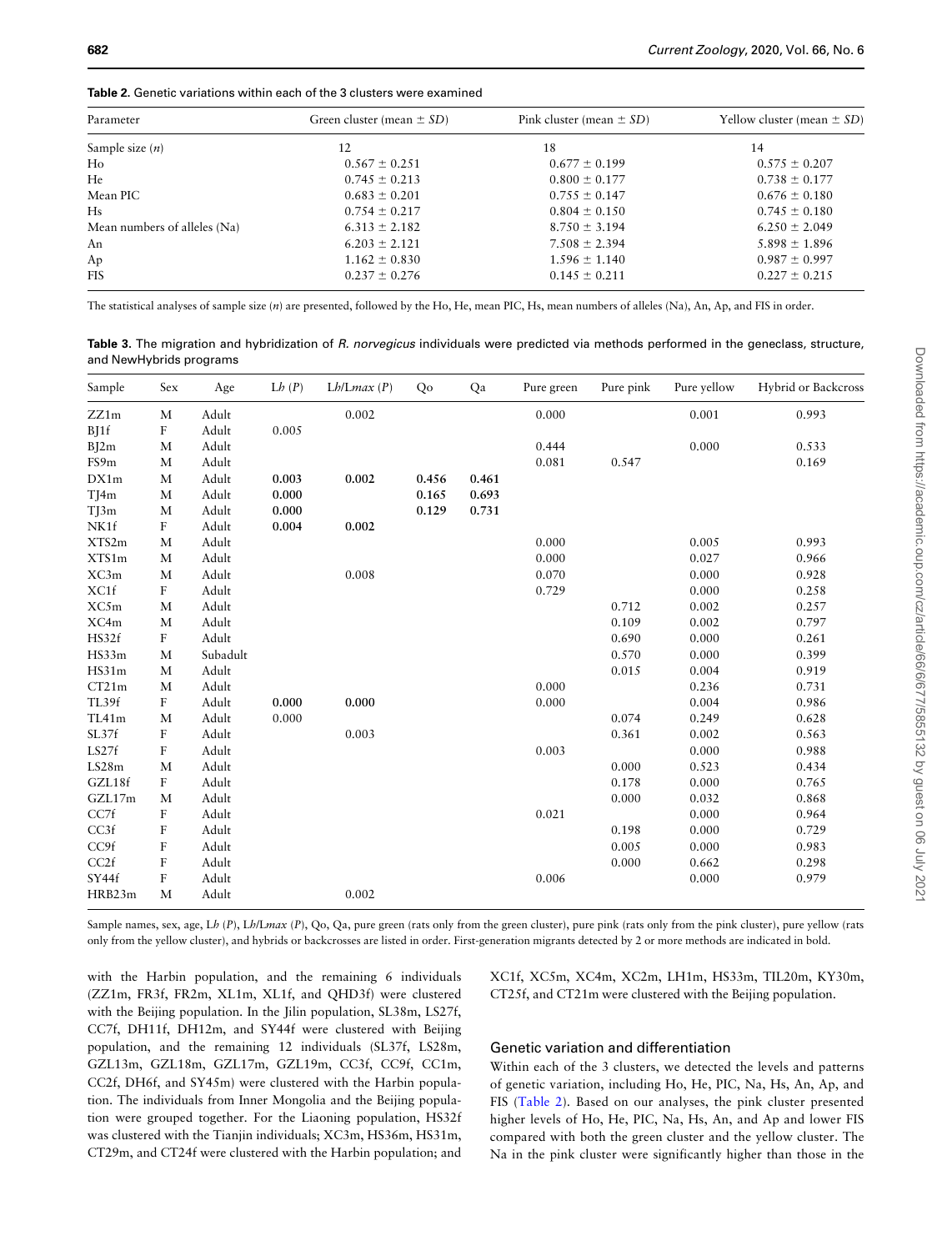Table 4. Gene flow between RNH and RNC was evaluated

|                                                     | $\theta_{\rm H}$ |  |                                       |  |  | $\theta_{\rm C}$ $\theta_{\rm A}$ $m_{\rm CH}$ $m_{\rm HC}$ $2N_{\rm H}m_{\rm CH}$ $2N_{\rm C}m_{\rm HC}$ |       |  |  |  |  |  |
|-----------------------------------------------------|------------------|--|---------------------------------------|--|--|-----------------------------------------------------------------------------------------------------------|-------|--|--|--|--|--|
| Microsatellite dataset from 10 individuals          |                  |  |                                       |  |  |                                                                                                           |       |  |  |  |  |  |
| HiPt                                                |                  |  |                                       |  |  | 0.467 0.389 19.726 0.005 0.725 0.001                                                                      | 0.141 |  |  |  |  |  |
| $HPD90L_0$ 0.094 0.056 10.190 0.005 0.005 -         |                  |  |                                       |  |  |                                                                                                           |       |  |  |  |  |  |
| $HPD90Hi$ 9.255 2.388 105.547 5.675 7.695 -         |                  |  |                                       |  |  |                                                                                                           |       |  |  |  |  |  |
| Microsatellite dataset from 41 individuals          |                  |  |                                       |  |  |                                                                                                           |       |  |  |  |  |  |
| HiPt                                                |                  |  | 8.594 7.552 21.535 0.005 0.155        |  |  | 0.021                                                                                                     | 0.585 |  |  |  |  |  |
| HPD90Lo 3.741 2.617 12.031 0.005 0.005              |                  |  |                                       |  |  |                                                                                                           |       |  |  |  |  |  |
| $HPD90Hi$ 13.851 11.740 74.716 1.445 1.455 $-$      |                  |  |                                       |  |  |                                                                                                           |       |  |  |  |  |  |
| Microsatellite dataset from total of 64 individuals |                  |  |                                       |  |  |                                                                                                           |       |  |  |  |  |  |
| HiPt                                                |                  |  | 7.223 10.291 20.899 0.005 0.075 0.018 |  |  |                                                                                                           | 0.386 |  |  |  |  |  |
| HPD90Lo 2.793 3.692 12.424 0.005 0.005              |                  |  |                                       |  |  |                                                                                                           |       |  |  |  |  |  |
| HPD90Hi 12.039 15.476 36.501 2.165 1.335            |                  |  |                                       |  |  |                                                                                                           |       |  |  |  |  |  |
|                                                     |                  |  |                                       |  |  |                                                                                                           |       |  |  |  |  |  |

Three different sample sets represent different R. norvegicus numbers from RNH and RNC.  $\theta_H$ ,  $\theta_C$ , and  $\theta_A$  represent the theta values for RNH, RNC, and the common ancestor, respectively.  $m_{CH}$  expresses the rate per gene per generation from population RNC to RNH, and  $m_{HC}$  expresses the same rate in the opposite direction.  $2N_{\text{H}}m_{\text{CH}}$  expresses gene flow from RNC to RNH, and  $2N_{\text{C}}$ m<sub>HC</sub> expresses gene flow from RNH to RNC. HiPt represents the greatest residence time, HPD90Lo represents the lowest value of the 90% highest posterior density interval, and HPD90Hi represents the highest value of the 90% highest posterior density interval.

green cluster ( $P = 0.017$ ) and the yellow cluster ( $P = 0.013$ ). For comparisons between sampling sites, the pairwise  $F_{ST}$  values ranged from 0.01 to 0.44 (Appendix [Table A2\)](#page-10-0). There were 29 pairwise  $F_{ST}$  values (BJ-FR, BJ-QHD, BJ-XC, BJ-HS, BJ-CT, BJ-GZL, BJ-DH, BJ-HRB, TJ-CC, XTS-CC, XTS-HRB, RF-XC, FR-HS, FR-CT, FR-GZL, FR-CC, FR-HRB, XL-CC, QHD-XC, QHD-HS, QHD-CT, QHD-HRB, XC-CT, XC-DH, XC-HRB, HS-CT, HS-HRB, CT-HRB, and TL-CC) showing significant differences  $(P < 0.05)$ , 5 of which (BJ-CT, BJ-HRB, FR-CC, FR-HRB, and XC-HRB) showed extremely significant differences ( $P < 0.01$ ). For the F<sub>ST</sub> comparison among the 3 clusters, the pairwise  $F_{ST}$  values of the green cluster versus the pink cluster (0.046), the pink cluster versus the yellow cluster (0.045), and the green cluster versus the yellow cluster (0.095) reached a significant level ( $P < 0.001$ ). Then, we calculated IBD among 24 rat populations from North and NE China, resulting in no statistical correlation between genetic distance and geographical distance along contiguous sampling sites from the Beijing Municipality to Harbin City according to either Arlequin  $(P = 0.062, r = 0.108)$  or Genepop  $(P = 0.065, r = 0.081)$ .

#### Migration, hybridization, and gene flow estimates

More than two-thirds of the R. norvegicus individuals (44/64) presented a probability of being assigned to the 3 clusters  $>0.80$ . Migration results were calculated with the 2 programs ([Table 3](#page-5-0)). In the Structure program, the membership coefficient for Qo and Qa identified DX1m, TJ4m, and TJ3m as migrants. In the Geneclass program, the Lh method detected 7 migrants, while the Lh/Lmax method again detected DX1m, NK1f, and TL39f plus 4 additional R. norvegicus migrants ([Table 3\)](#page-5-0). In the NewHybrids analyses of hybridization, each R. norvegicus individual was assigned a posterior probability. Twenty-five individuals exhibited a posterior probability of belonging to the hybrid or backcross category  $\geq 0.169$ [\(Table 3](#page-5-0)).

We obtained reliable gene flow estimates (Table 4) based on smooth single peak and convergent posterior density curves. Based on the autosomal dataset, gene flow was calculated based on 5 individuals of each RNH subspecies and RNC subspecies. The

migration rate estimated from RNC to RNH was close to negligible (0.001), while the estimated migration rate from RNH to RNC was 0.141. According to the calculations for 20 RNH individuals and 21 RNC individuals, the estimated gene flow from RNH to RNC was 0.585, whereas much lower gene flow (0.021) was observed in the opposite direction. In addition, based on all R. norvegicus individuals, we estimated apparent gene flow (0.386) from RNH to RNC and near-zero gene flow (0.018) from the RNC to RNH subspecies.

#### Isolation by resistance at the landscape scale

In the causal modeling results of the mountain landscapes, there was no significant association between the genetic and resistance distance matrices. When connecting raster cells to 4 neighbors, the simple Mantel test between genetic distance and resistance distance was not significant ( $P = 0.251$ ,  $r = -0.111$ ). The partial Mantel test between genetic distance and resistance distance when controlling for the effect of geographical distance was not significant ( $P = 0.177$ ,  $r = -0.150$ ). When connecting raster cells to 8 neighbors, the association between genetic distance and resistance distance in the simple Mantel test was not significant ( $P = 0.243$ ,  $r = -0.121$ ). The association between genetic distance and resistance distance according to the partial Mantel test when partialling out the effect of geographical distance was not significant ( $P = 0.173$ ,  $r = -0.160$ ).

# **Discussion**

In this study, the 2 examined parapatric subspecies of brown rats exhibited a rough, complex population genetic structure. Clustering analyses identified 3 clusters of wild brown rats in North China and Northeast China based on 16 microsatellite markers. In detail, the green cluster included rats from Beijing, Hebei, and Liaoning; the yellow cluster included rats from Harbin, Jilin, and Liaoning; and the pink cluster included rats with a larger geographical range including Beijing, Tianjin, Hebei, Liaoning, and Jilin. Although these clusters with membership proportions for each rat of  $\geq 0.80$  were genetically separated from each other, the pink cluster did not present clear geographical separation from the green and yellow clusters. The PCA results showed that rats from Beijing, Tianjin, Hebei, and Inner Mongolia were grouped together, and the Harbin rats were grouped together. Interestingly, the rats from Liaoning Province and Jilin Province seemed to be a mixture of the Beijing population and the Harbin population. For example, CT25f and CT21m clustered with the Beijing population, whereas CT29m and CT24f clustered with the Harbin population. Similar cases occurred at other sampling sites (XC, HS, SL, LS, CC, DH, and SY). [Wu \(1982\)](#page-11-0) classified wild brown rats in North China and Liaoning as putative RNH subspecies and those in Jilin and Heilongjiang as putative RNC subspecies according to their morphological differences ([Wu 1982](#page-11-0); [Wang 2003\)](#page-11-0). However, our current results regarding population genetic structure did not completely agree with the morphological classification of the RNH and RNC subspecies. Recent genome-wide SNP markers revealed distinct genetic divergence between the Harbin population (RNC core population) and the Beijing population (RNH core population) of brown rats, consistent with our current results in these 2 rat populations ([Teng et al. 2017\)](#page-11-0). We included more rat samples between the 2 core populations to show the incomplete genetic structure of the RNH and RNC subspecies, rather than the classification previously described by [Wu \(1982\).](#page-11-0) Such disagreement might be partially explained by population genetic structure formed at fine spatial scales and a lack of isolation between rat populations ([Ortiz et al.](#page-11-0)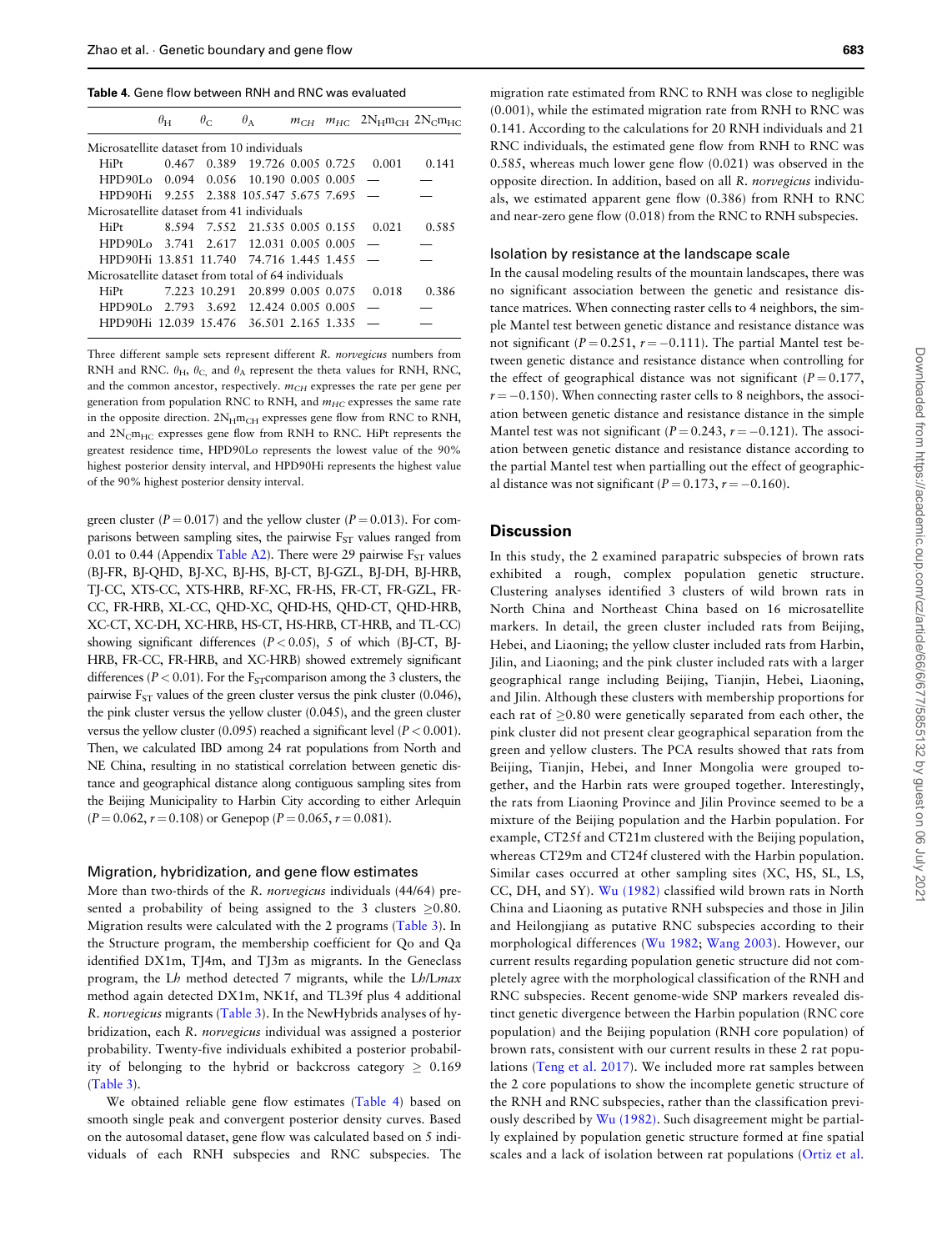[2017;](#page-11-0) [Combs et al. 2018](#page-10-0)). Thus, a rough, complex, incomplete population genetic structure of R. norvegicus has formed in the North and NE China.

Within the population genetic structure of the 2 parapatric rat subspecies, we found relatively high genetic diversity within each of the 3 clusters ([Table 2\)](#page-5-0). The genetic diversity levels observed here were compared with results reported for urban R. norvegicus individuals (He ranged from 0.67 to 0.78; [Gardner-Santana et al.](#page-10-0) [2009\)](#page-10-0). The levels of genetic diversity were also comparable with those obtained for R. norvegicus according to fine-scale genetic structures ([Abdelkrim et al. 2010;](#page-10-0) [Kajdacsi et al. 2013](#page-11-0)). Moreover, higher genetic diversity and a lower FIS were observed in the pink cluster than in the other 2 clusters. These results agreed with the extensive composition of rats in the pink cluster. We also detected significant and relatively weak genetic differentiation among either the sampling sites or the 3 clusters. The differentiation level between the green cluster and the yellow cluster was significantly higher than between the other 2 pairs (the green cluster versus the pink cluster and the pink cluster versus the yellow cluster). In the mountain landscape, commensal R. rattus showed lower genetic differentiation than non-commensal R. satarae ([Varudkar and](#page-11-0) [Ramakrishnan 2015\)](#page-11-0). Together with the  $F_{ST}$  results obtained in this study, these results suggested a genetic differentiation pattern of commensal species at fine spatial scales. Isolation by distance inferred by 2 methods suggested no spatial autocorrelation between the geographical matrix and the genetic matrix. This pattern received support from significant genetic differentiation between rat populations located close to each other geographically (BJ-FR, RF-XC, QHD-XC, and HS-CT, etc.) and paralleled the results of the clustering analyses ([Kajdacsi et al. 2013\)](#page-11-0). Therefore, the results revealed high genetic diversity, low genetic differentiation, and no IBD pattern.

Along the geographical gradient in which the 2 parapatric subspecies were distributed, approximately one-third of the brown rats exhibited genetic admixture in addition to a complex population genetic structure. Among all admixed rats derived from 2 or 3 clusters, the majority (16/20) came from Liaoning and Jilin Provinces. Moreover, the admixture did not show a clinal pattern. In Liaoning Province and Jilin Province, the admixed rats that were geographically closer to the green cluster did not show a higher membership proportion in the green cluster. For the admixed rats of Liaoning and Jilin Provinces, the closer geographical distance to the yellow cluster and the higher membership proportion of this cluster were inconsistent with each other. This admixture could be related to behavioral traits ([Brouat et al. 2007](#page-10-0)). First, the admixture was a result of hybridization among different clusters or their ancestors. Under laboratory conditions, captured RNH and RNC could interbreed and give birth to healthy hybrid offspring (Zhang J-X et al., unpublished data). We identified XTS2m, TL41m, and CC9f as hybrids because the 2 alleles of these rats came from the private alleles of 2 clusters. Additionally, these admixed rats were demonstrated to be hybrid individuals in our NewHybrids analyses, which revealed an absence of reproductive isolation between the 2 putative subspecies of R. norvegicus. Another possible reason might be that brown rats exhibit relatively strong dispersal abilities along transportation lines for human activities due to their commensal characteristics [\(Davis](#page-10-0) [1951](#page-10-0); [Taylor 1978](#page-11-0); [Taylor et al. 1982](#page-11-0); [Musser and Carleton 2005](#page-11-0); [Kajdacsi et al. 2013;](#page-11-0) [Varudkar and Ramakrishnan 2015](#page-11-0)). The dispersal distances of the rats range from 260 to 2000 m in rural areas [\(Calhoun 1963](#page-10-0); [Macdonald and Fenn 1995](#page-11-0)). Here, DX1m, TJ3m, TJ4m, NK1f, and TL39f are presented as evidence of migrants.

Therefore, there seems to be extensive admixture in Liaoning Province and Jilin Province in North China and NE China.

As a result of admixture, a broader boundary has developed between the 2 parapatric rat subspecies. This geographical boundary seems to be an admixture/hybridization area, which is very different from the previous boundary of these rat subspecies ([Wu 1982](#page-11-0); [Wang 2003\)](#page-11-0). More than 30 years ago, Wu separated the putative RNH subspecies from the putative RNC subspecies at the boundary of Liaoning Province and Jilin Province based on their morphological differences ([Wu 1982](#page-11-0)). The boundary of these 2 rat subspecies might be dynamic and shift over time due to the lack of reproductive isolation and asymmetric migration. On the contrary, morphological divergence does not always agree with the genetic divergence among populations or species [\(Gon](#page-10-0)ç[alves and Oliveira 2004](#page-10-0); [Hamidy et al. 2011\)](#page-11-0). Therefore, the shifted boundary between the putative RNH subspecies and the putative RNC subspecies might be partially attributed to the discordance between genetic divergence and morphological divergence as a simple reflection of asymmetric gene flow and recent splits ([Wood et al. 2014](#page-11-0)). Therefore, based on microsatellite data, we have discovered a broader genetic boundary that covers Liaoning Province, Inner Mongolia, and Jilin Province and might represent an admixture/hybridization zone between the putative RNH and RNC subspecies.

Between the putative RNH and RNC subspecies, a bidirectional, asymmetric gene flow pattern, and a moderate gene flow level were detected. Such bidirectional gene flow is in accord with the relatively low pairwise  $F_{ST}$  value and broad admixture observed in the population genetic structure ([Crispo et al. 2011;](#page-10-0) [Varudkar and](#page-11-0) [Ramakrishnan 2015;](#page-11-0) [Lagerholm et al. 2017\)](#page-11-0). Ceroxylon echinulatum dispersal is believed to be more constrained in complex mountain ranges ([Trenel et al. 2008](#page-11-0)). It has been demonstrated that the Atlas Mountains rather than the strait of Gibraltar are a significant biogeographic barrier to gene flow in Mauremys leprosa [\(Fritz et al.](#page-10-0) [2005](#page-10-0)).

However, human activities could directly or indirectly change contact patterns and have the potential to influence gene flow between populations ([Crispo et al. 2011](#page-10-0)). Commensal R. rattus populations (abundant in human settlements) present higher migration rates because of their close association with humans ([Varudkar](#page-11-0) [and Ramakrishnan 2015\)](#page-11-0). In this study, the bidirectional gene flow pattern observed in this commensal species might be explained by a scenario in which natural barriers (i.e., the Yan Mountains) and man-made construction (i.e., the Great Wall along the mountains) restrict the movement of the 2 rat subspecies; however, migration might be facilitated along man-made transportation lines (the roads, highways, and railways through the Shanhai Pass along the Great Wall). The West Liaoning Corridor between the Yan Mountains and the Bo Sea has allowed secondary contact and recent gene flow. However, isolation by resistance associated with the mountain landscapes (i.e., the Yan Mountains and the Great Wall) did not show any effect on gene flow here. It would be difficult to distinguish between these scenarios at this time. Mmd, Mmm, and M. m. castaneus began to diverge  $\sim$  500,000 years ago. Accordingly, loci showed considerable variation in the obtained genealogical patterns. Some loci formed a monophyletic lineage within each subspecies, whereas other loci among these subspecies intermingled with each other ([Geraldes et al. 2008\)](#page-10-0). An alternative explanation might be incomplete lineage sorting caused by recent divergence between putative RNH and RNC subspecies, wherein a fraction of R. norvegicus genomes have remained undifferentiated and retained admixed regions or ancestral polymorphisms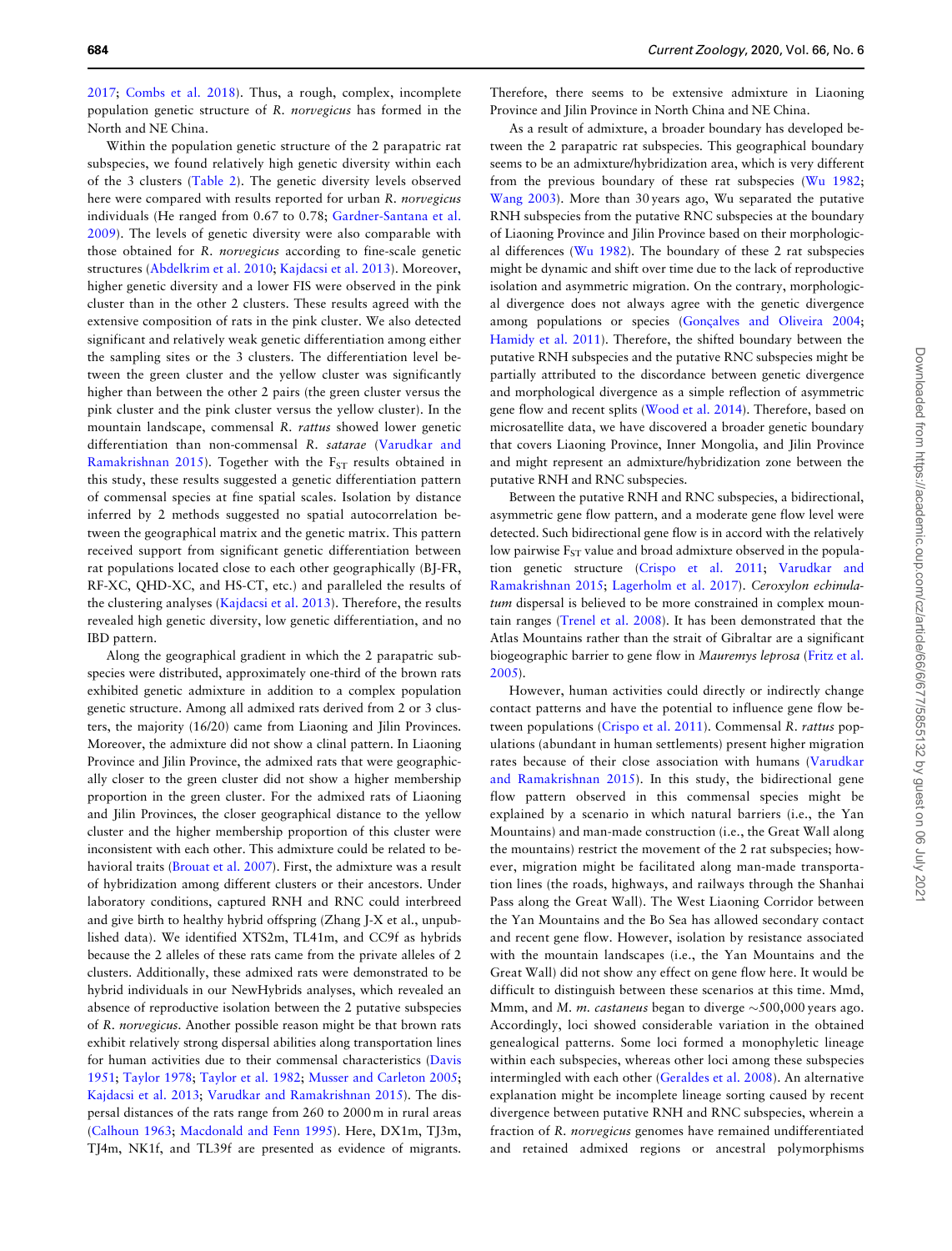[\(Gryseels et al. 2016](#page-10-0)). Moreover, gene flow exhibited a moderate asymmetric pattern with a higher value from putative RNH to putative RNC and a lower value from putative RNC to putative RNH. Similarly strong asymmetry of gene flow has also been found in a hybrid zone between 2 parapatric subspecies of mice [\(Teeter et al. 2008\)](#page-11-0), with higher allele frequencies on the Mmm side [\(Geraldes et al. 2008](#page-10-0); [Duvaux et al. 2011\)](#page-10-0). In addition, asymmetric gene flow based on autosomal microsatellite markers might be associated with genetic incompatibility, assortative mate preference or reproductive success and dispersal patterns between these 2 parapatric subspecies and might be influenced by hybrid zone dynamics [\(Christophe and Baudoin 1998;](#page-10-0) [Smadja and Ganem 2002](#page-11-0); [Teeter et al. 2008](#page-11-0)). Overall, all this evidence confirmed the gene flow with characteristics of bidirectional and asymmetry.

Interaction processes and mechanisms among these 2 rat subspecies will deserve future studies.

# Funding

This work was supported by the National Natural Science Foundation of China [grant number 31672306 to Y.-H.Z. and 31872227 to J.-X.Z.], grants from the Strategic Priority Research Program of the Chinese Academy of Sciences [grant number XDB11010400 to J.-X.Z.] and the Foundation of the State Key Laboratory of IPM [grant number ChineseIPM1701 to J.-X.Z.].

# Conflict of Interest Statement

The authors declare that they have no conflict of interest.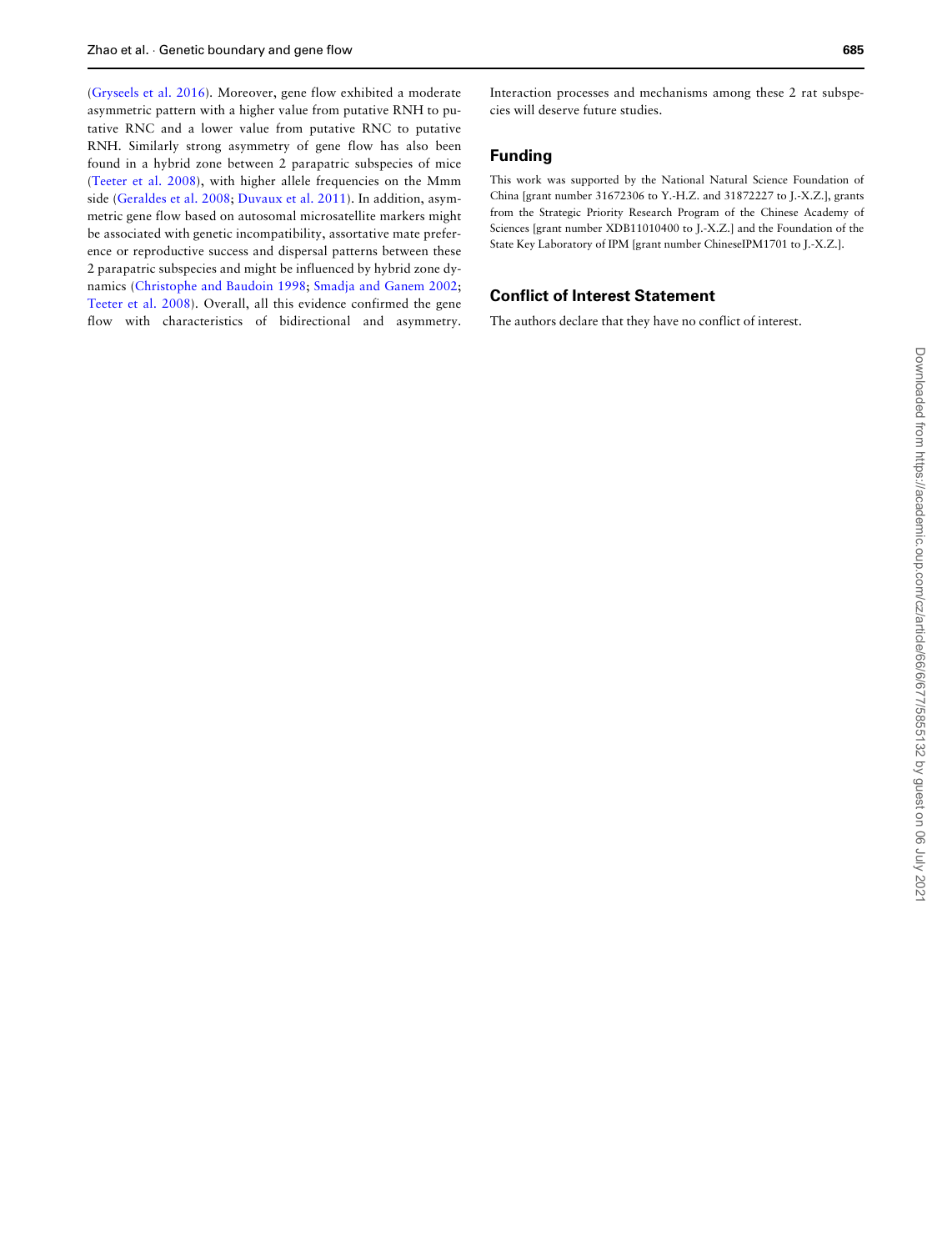<span id="page-9-0"></span>

| iso                  | Label           | Primer sequence (F)            | Primer sequence (R)                                                              |                   | Tm (°C) Multiplex partner | Source                              |
|----------------------|-----------------|--------------------------------|----------------------------------------------------------------------------------|-------------------|---------------------------|-------------------------------------|
| $DIW$ <sub>Ox3</sub> | S'-HEX          | S'-CATGCACACCACTTACACAC-3'     | S'-CCTATTAGAACTTCCCCCTTC-3'                                                      | 57.8              | $DSW$ ox7, $D12w$ ox1     | Heiberg (2006)                      |
| D8Wox7               | S'-FAM          | S'-GGTATACAAAGCCTCGTGCA-3      | S'-TGGGTAAAGCTTATCCATTTA-3'                                                      | 55.9              | DIWox31, D12wox1          | Heiberg (2006)                      |
| D12wox1              | S'-TAMRA        | S'-GACATTAAGGGTCTTCCTAAG-3'    | S'-TATCITTGCAACGCTGAGG-3'                                                        | 55.9              | DIWox31, D8Wox7           | Heiberg (2006)                      |
| D6wox2               | S'-TAMRA        | S'-CCAGTCCATACTTATCCATCTG-3'   | S'-CATTTAGATAGTGATAGATTCAG-3'                                                    |                   | D2Wox27, D19Wox11         | Heiberg (2006)                      |
| D2Wox27              | S'-HEX          | S'-GATAATTGACATGTCCAGTTCC-3'   | S'-CIGGCIGATGATGATGAG-3'                                                         | 554<br>554<br>554 | D6wox2, D19Wox11          | Heiberg (2006)                      |
| D19Wox11             | S'-FAM          | S'-CTACCCACCCATCTATTCATCC-3'   | S'-GITTCCAGCACCATGICC-3'                                                         |                   | D6wox2, D2Wox27           | Heiberg (2006)                      |
| D4wox7               | S'-TAMRA        | 5'-GATAGCATAAATCCCTAGAGGTT-3'  | S'-TGCATTTATCTGAAACCATCAC-3'                                                     | 60.8              | DSWox12, D10Wox11         | Heiberg (2006)                      |
| DSWox12              | S'-HEX          | S'-TATAGTAAGTTCGAGGCCGG-3      | S'-AGGGACCAGTGAGACTCAC-3'                                                        | 60.8              | D4wox7, D10Wox11          | Heiberg (2006)                      |
| D10W <sub>ox11</sub> | S'-FAM          | <i>S</i> -TCATCTGGGGGACATAAC-3 | S'-GATGAACCAGCATGGAAG-3'                                                         | 60.8              | D4wox7, D3Wox12           | Heiberg (2006)                      |
| D9Wox23              | S'-FAM          | S'-CTGCAGCCATCACCATATGT-3      | S'-CAGTCATACATGCTGGAGAC-3'                                                       | 59.8              | DIWox23, D3Wox7           | https://www.ncbi.nlm.nih.gov/probe/ |
| D1Wox23              | S'-HEX          | S'-TCTGACCCATACTTGTACTTTGC-3'  | S'-AATTTCTGCCTCTTTTCTCAG-3'                                                      | 59.8              | D9Wox23, D3Wox7           | Heiberg (2006)                      |
| D3Wox7               | S'-TAMRA        | S'-ATGTGGATTACTCAOCAAGTG-3'    | S'-CGAGCAATTGAACAAAAAGG-3'                                                       | 59.8              | D9Wox23, D1Wox23          | Heiberg (2006)                      |
| D7Wox2               | <b>S'-TAMRA</b> | S'-TGTGCAAGTACATACATCCC-3'     | S'-CTCLACCLCCCLCCLCLAGC-3'                                                       | 59.8              | DIWox1                    | https://www.ncbi.nlm.nih.gov/probe/ |
| D1W <sub>ox1</sub>   | S'-FAM          | S'-CCAATTTCTCAACATCACCCC-3'    | S'-CAATATCCTATGATAGATGATGG-3'                                                    | 59.8              | D7Wox2                    | Heiberg (2006)                      |
| D8Rat54              | S'-HEX          | S'-AACCTGGGCCCTAAGGTAGA-3'     | S'-CTGCAGCCATCACATATGT-3'                                                        | 55.4              | D <sub>2</sub> Rat3       | Steen (1999)                        |
| D2Rat3               | S'-TAMRA        | S-TCTCTGGTGGATACCTCACAAA-3     | S'-ACATGATGGAATTCCCCC-3'                                                         | 55.4              | D8Rat54                   | Bryda (2008)                        |
|                      |                 |                                | ,我们就是一个人,我们就是一个人,我们就是一个人,我们就是一个人,我们就是一个人,我们就是一个人,我们就是一个人,我们就是一个人,我们就是一个人,我们就是一个人 |                   |                           |                                     |
|                      |                 |                                |                                                                                  |                   |                           |                                     |

Table A1. Microsatellite loci were chosen for population genetic analyses of RNH and RNC Table A1. Microsatellite loci were chosen for population genetic analyses of RNH and RNC

The names of the loci, the fluorescent dye used for labeling the forward primer of each marker (label), the sequences of the forward primer (F), and reverse primer (R), the Tm for locus amplification, and the locus partner The names of the loci, the fluorescent dye used for labeling the forward primer of each marker (label), the sequences of the forward primer (F), and reverse primer (R), the Tm for locus amplification, and the locus partner the multiplex analyses are shown for each marker (multiplex partner). The cited references and database websites are provided in the last column (source).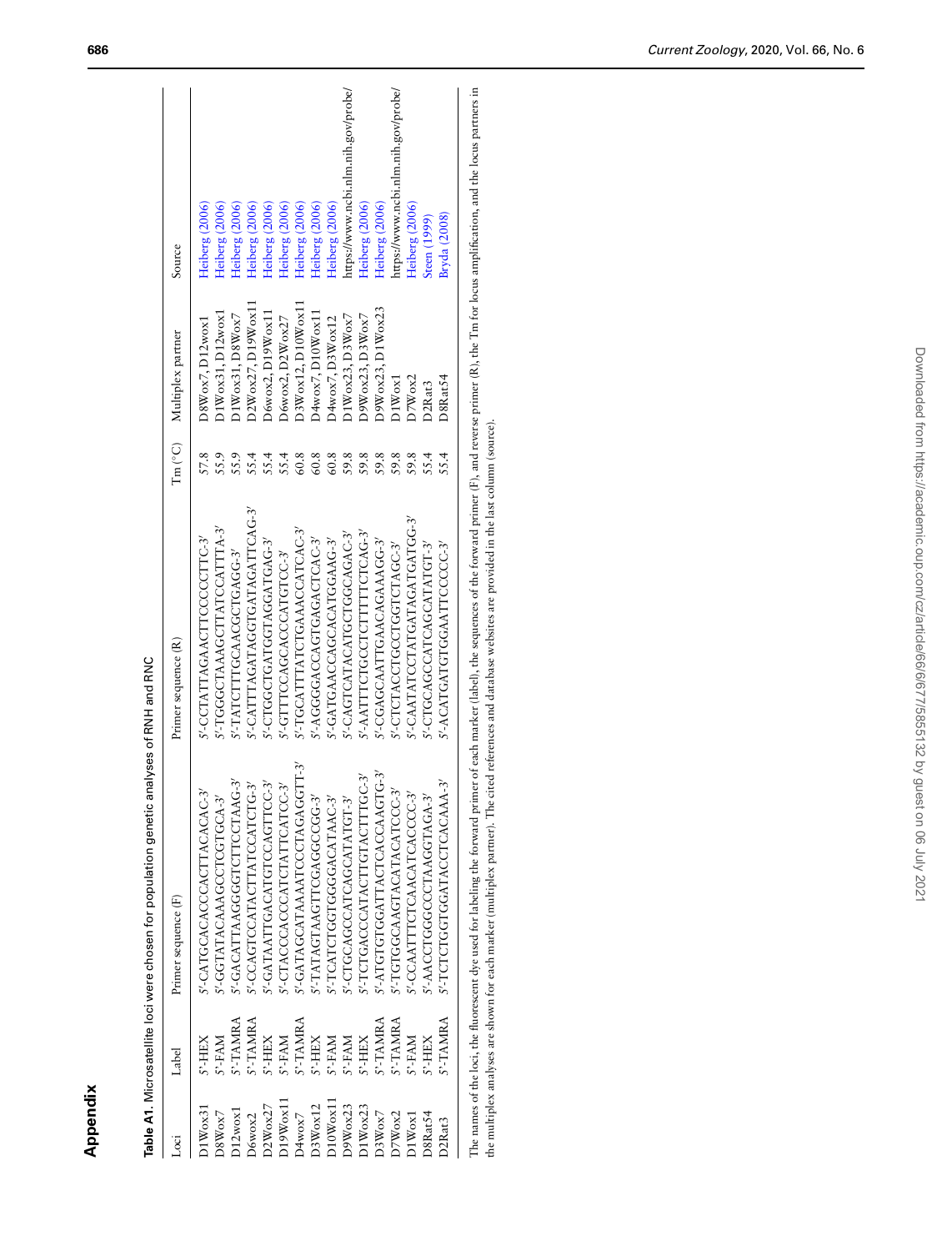<span id="page-10-0"></span>

| Sites ZZ BJ |                   |                                | FS   | DX TJ                        |                     |               | NK XTS FR         |                                    | XL      | QHD XC         |                                                              | LH HS             |               | TIL KY               |                      | CT | TL      | SL.  | LS                | GZL     | <sub>CC</sub>     | DH SY       | <b>HRB</b>                  |
|-------------|-------------------|--------------------------------|------|------------------------------|---------------------|---------------|-------------------|------------------------------------|---------|----------------|--------------------------------------------------------------|-------------------|---------------|----------------------|----------------------|----|---------|------|-------------------|---------|-------------------|-------------|-----------------------------|
| ZZ          | 0.00              |                                |      |                              |                     |               |                   |                                    |         |                |                                                              |                   |               |                      |                      |    |         |      |                   |         |                   |             |                             |
| BJ          | $0.08$ 0.00       |                                |      |                              |                     |               |                   |                                    |         |                |                                                              |                   |               |                      |                      |    |         |      |                   |         |                   |             |                             |
| FS          | $0.07$ 0.03       |                                | 0.00 |                              |                     |               |                   |                                    |         |                |                                                              |                   |               |                      |                      |    |         |      |                   |         |                   |             |                             |
| DX          | $0.13$ $0.18$     |                                |      | $0.19$ $0.00$                |                     |               |                   |                                    |         |                |                                                              |                   |               |                      |                      |    |         |      |                   |         |                   |             |                             |
| TJ          | $0.14$ $0.13$     |                                |      | $0.12$ $0.28$ $0.00$         |                     |               |                   |                                    |         |                |                                                              |                   |               |                      |                      |    |         |      |                   |         |                   |             |                             |
| NΚ          | $0.08$ 0.11       |                                |      | $0.14$ $0.28$ $0.17$         |                     | 0.00          |                   |                                    |         |                |                                                              |                   |               |                      |                      |    |         |      |                   |         |                   |             |                             |
| <b>XTS</b>  | $0.22 \quad 0.14$ |                                |      | $0.23$ 0.36 0.28             |                     | $0.31$ $0.00$ |                   |                                    |         |                |                                                              |                   |               |                      |                      |    |         |      |                   |         |                   |             |                             |
| FR          |                   | $0.10 \quad 0.08*$             |      | $0.10$ $0.22$ $0.18$         |                     | $0.06$ 0.23   |                   | 0.00                               |         |                |                                                              |                   |               |                      |                      |    |         |      |                   |         |                   |             |                             |
| XL          | $0.08$ 0.10       |                                |      | $0.10 \quad 0.19 \quad 0.18$ |                     |               | 0.14 0.19         | 0.11                               | 0.00    |                |                                                              |                   |               |                      |                      |    |         |      |                   |         |                   |             |                             |
| <b>OHD</b>  |                   | $0.11$ $0.08*$                 |      | $0.08$ 0.12 0.16             |                     |               | $0.06$ 0.19       | 0.08                               | 0.12    | 0.00           |                                                              |                   |               |                      |                      |    |         |      |                   |         |                   |             |                             |
| ХC          |                   | $0.09$ 0.09*                   |      | $0.06$ $0.16$ $0.11$         |                     |               | 0.11 0.16         | $0.10*$                            | 0.12    | $0.12^*$ 0.00  |                                                              |                   |               |                      |                      |    |         |      |                   |         |                   |             |                             |
| LH          | $0.24$ 0.16       |                                |      | $0.26$ 0.44 0.19             |                     | 0.36 0.39     |                   | 0.17                               | 0.16    | 0.21           | 0.17                                                         | 0.00              |               |                      |                      |    |         |      |                   |         |                   |             |                             |
| HS          |                   | $0.06$ 0.09*                   |      | $0.06$ 0.15 0.05             |                     |               | 0.14 0.18         | $0.11*$                            | 0.11    | $0.11^*$ 0.05  |                                                              | $0.17$ $0.00$     |               |                      |                      |    |         |      |                   |         |                   |             |                             |
| TIL         | $0.08$ 0.10       |                                |      | $0.06$ $0.18$ $0.09$         |                     |               | $0.12 \quad 0.23$ | 0.17                               | 0.13    | 0.05           | 0.11                                                         |                   | $0.30\ 0.08$  | 0.00                 |                      |    |         |      |                   |         |                   |             |                             |
| КY          | $0.02$ 0.16       |                                |      | $0.15$ $0.35$ $0.15$         |                     | $0.14$ $0.31$ |                   | 0.16                               | 0.17    | 0.14           | 0.10                                                         | $0.36$ $0.13$     |               | $0.14$ $0.00$        |                      |    |         |      |                   |         |                   |             |                             |
| CT          |                   | $0.08$ $0.13**$                |      | $0.14$ $0.14$ $0.16$         |                     | $0.15$ 0.23   |                   | $0.15*$                            | 0.18    | $0.13^*$ 0.10* |                                                              |                   | $0.24$ 0.05*  | $0.14$ $0.11$ $0.00$ |                      |    |         |      |                   |         |                   |             |                             |
| TL          | $0.07$ 0.16       |                                |      | $0.16$ $0.25$ $0.19$         |                     | $0.17$ 0.28   |                   | 0.14                               | 0.14    | 0.15           | 0.10                                                         |                   | $0.21$ $0.10$ | $0.17$ $0.17$ $0.09$ |                      |    | 0.00    |      |                   |         |                   |             |                             |
| SL.         | $0.09$ 0.08       |                                |      | $0.07$ $0.21$ $0.10$         |                     | $0.03$ 0.21   |                   | 0.11                               | 0.14    | 0.09           | 0.07                                                         | $0.22 \quad 0.04$ |               |                      | $0.07$ 0.09 0.04     |    | 0.09    | 0.00 |                   |         |                   |             |                             |
| LS          |                   | $0.06$ $0.10$                  |      | $0.06$ $0.17$ $0.11$         |                     |               | $0.12$ $0.16$     | 0.14                               | 0.14    | 0.11           | 0.07                                                         |                   | 0.16 0.04     |                      | $0.09$ $0.03$ $0.04$ |    | 0.11    |      | $0.05$ 0.00       |         |                   |             |                             |
| GZL         |                   | $0.05$ 0.10*                   |      | $0.09$ 0.17 0.10             |                     |               | $0.13 \quad 0.20$ | $0.11*$                            | 0.14    | 0.09           | 0.06                                                         | $0.18$ $0.02$     |               |                      | $0.06$ $0.08$ $0.04$ |    | 0.07    |      | $0.02 \quad 0.03$ | 0.00    |                   |             |                             |
| CC.         | $0.06$ 0.05       |                                |      |                              | $0.05$ 0.14 $0.09*$ |               |                   | $0.12$ $0.14*$ $0.10**$            | $0.12*$ | 0.05           | 0.06                                                         | 0.18 0.03         |               |                      | $0.08$ 0.08 0.05     |    | $0.14*$ |      | $0.03 \quad 0.02$ | $-0.01$ | 0.00              |             |                             |
| DH          |                   | $0.09$ $0.16*$                 |      | $0.17$ 0.18 0.19             |                     |               | $0.17$ 0.26       | 0.16                               | 0.14    | 0.11           | $0.12*$                                                      | $0.14$ $0.08$     |               |                      | $0.18$ $0.12$ $0.09$ |    | 0.08    |      | $0.11$ $0.08$     | 0.07    |                   | $0.06$ 0.00 |                             |
| SY          | $0.02$ 0.09       |                                |      | $0.06$ 0.13 0.12             |                     |               | $0.12 \quad 0.20$ | 0.07                               | 0.06    | 0.07           | 0.02                                                         |                   | 0.18 0.00     | $0.09$ $0.09$ $0.01$ |                      |    | 0.09    |      | $0.03$ 0.04       | $-0.02$ | $-0.02$ 0.07 0.00 |             |                             |
| HRB         |                   | $0.16$ $0.15**$ 0.16 0.23 0.16 |      |                              |                     |               |                   | $0.19$ $0.26^*$ $0.14^{**}$ $0.20$ |         |                | $0.14*$ $0.12**$ $0.22$ $0.09*$ $0.19$ $0.20$ $0.11*$ $0.17$ |                   |               |                      |                      |    |         |      | $0.08$ 0.11       | 0.07    |                   |             | $0.06$ $0.10$ $0.05$ $0.00$ |

Significant differentiation ( $P < 0.05$ ) is indicated with an asterisk (\*) and bold type; extremely significant differences ( $P < 0.01$ ) are indicated with 2 asterisks (\*\*), and a bold type.

# References

- Abdelkrim J, Byrom AE, Gemmell NJ, 2010. Fine-scale genetic structure of mainland invasive Rattus rattus populations: implications for restoration of forested conservation areas in New Zealand. Conserv Genet 11: 1953–1964.
- Abdelkrim J, Pascal M, Calmet C, Samadi S, 2005. Importance of assessing population genetic structure before eradication of invasive species: examples from insular Norway rat populations. Conserv Biol 19:1509–1518.
- Anderson EC, Thompson EA, 2002. A model-based method for identifying species hybrids using multilocus genetic data. Genetics 160:1217–1229.
- Bonnet E, Van De Peer Y, 2002. Zt: a software tool for simple and partial Mantel tests. J Stat Softw 7:1-12.
- Brouat C, Loiseau A, Kane M, Ba K, Duplantier JM, 2007. Population genetic structure of two ecologically distinct multimammate rats: the commensal Mastomys natalensis and the wild Mastomys erythroleucus in southeastern Senegal. Mol Ecol 16:2985–2997.
- Bryda EC, 2008. Multiplex microsatellite marker panels for genetic monitoring of common rat strains. J Am Assoc Lab Anim Sci 47:37–41.
- Calhoun JB, 1963. The Ecology and Sociology of the Norway Rat. Bethesda (MD): US Department of Health.
- Christophe N, Baudoin C, 1998. Olfactory preferences in two strains of wild mice, Mus musculus musculus and Mus musculus domesticus, and their hybrids. Anim Behav 56:365–369.
- Combs M, Puckett EE, Richardson J, Mims D, Munshi-South J, 2018. Spatial population genomics of the brown rat (Rattus norvegicus) in New York City. Mol Ecol 27:83–98.
- Crispo E, Moore JS, Lee-Yaw JA, Gray SM, Haller BC, 2011. Broken barriers: human-induced changes to gene flow and introgression in animals: an examination of the ways in which humans increase genetic exchange among populations and species and the consequences for biodiversity. Bioessays 33: 508–518.
- Cushman SA, Mckelvey KS, Hayden J, Schwartz MK, 2006. Gene flow in complex landscapes: testing multiple hypotheses with causal modeling. Am Nat 168:486–499.
- Cushman SA, Wasserman TN, Landguth EL, Shirk AJ, 2013. Re-evaluating causal modeling with Mantel tests in landscape genetics. Diversity 5:51–72.

Davis DE, 1951. The relation between level of population and size and sex of Norway rats. Ecology 32:462–464.

- Deinum EE, Halligan DL, Ness RW, Zhang YH, Cong L et al., 2015. Recent evolution in Rattus norvegicus is shaped by declining effective population size. Mol Biol Evol 32:2547–2558.
- Duvaux L, Belkhir K, Boulesteix M, Boursot P, 2011. Isolation and gene flow: inferring the speciation history of European house mice. Mol Ecol 20: 5248–5264.
- Evanno G, Regnaut S, Goudet J, 2005. Detecting the number of clusters of individuals using the software STRUCTURE: a simulation study. Mol Ecol 14:2611–2620.
- Excoffier L, Lischer HE, 2010. Arlequin suite ver 3.5: a new series of programs to perform population genetics analyses under Linux and Windows. Mol Ecol Resour 10:564–567.
- Fritz U, Fritzsch G, Lehr E, Ducotterd JM, Muller A, 2005. The Atlas Mountains, not the Strait of Gibraltar, as a biogeographic barrier for Mauremys leprosa (Reptilia: Testudines). Salamandra 41:97–106.
- Gardner-Santana LC, Norris DE, Fornadel CM, Hinson ER, Klein SL et al., 2009. Commensal ecology, urban landscapes, and their influence on the genetic characteristics of city-dwelling Norway rats (Rattus norvegicus). Mol Ecol 18:2766–2778.
- Geraldes A, Basset P, Gibson B, Smith KL, Harr B et al., 2008. Inferring the history of speciation in house mice from autosomal, X-linked, Y-linked and mitochondrial genes. Mol Ecol 17:5349–5363.
- Gilabert A, Loiseau A, Duplantier J-M, Rahelinirina S, Rahalison L et al., 2007. Genetic structure of black rat populations in a rural plague focus in Madagascar. Can J Zool 85:965–972.
- Goncalves P, Oliveira JD, 2004. Morphological and genetic variation between two sympatric forms of Oxymycterus (Rodentia: Sigmodontinae): an evaluation of hypotheses of differentiation within the genus. J Mammal 85: 148–161.
- Goudet J, 1995. A computer program to calculate F-statistics. J Hered 86: 485–486.
- Gryseels S, Gouy de Bellocq J, Makundi R, Vanmechelen K, Broeckhove J et al., 2016. Genetic distinction between contiguous urban and rural multimammate mice in Tanzania despite gene flow. J Evol Biol 29:1952–1967.